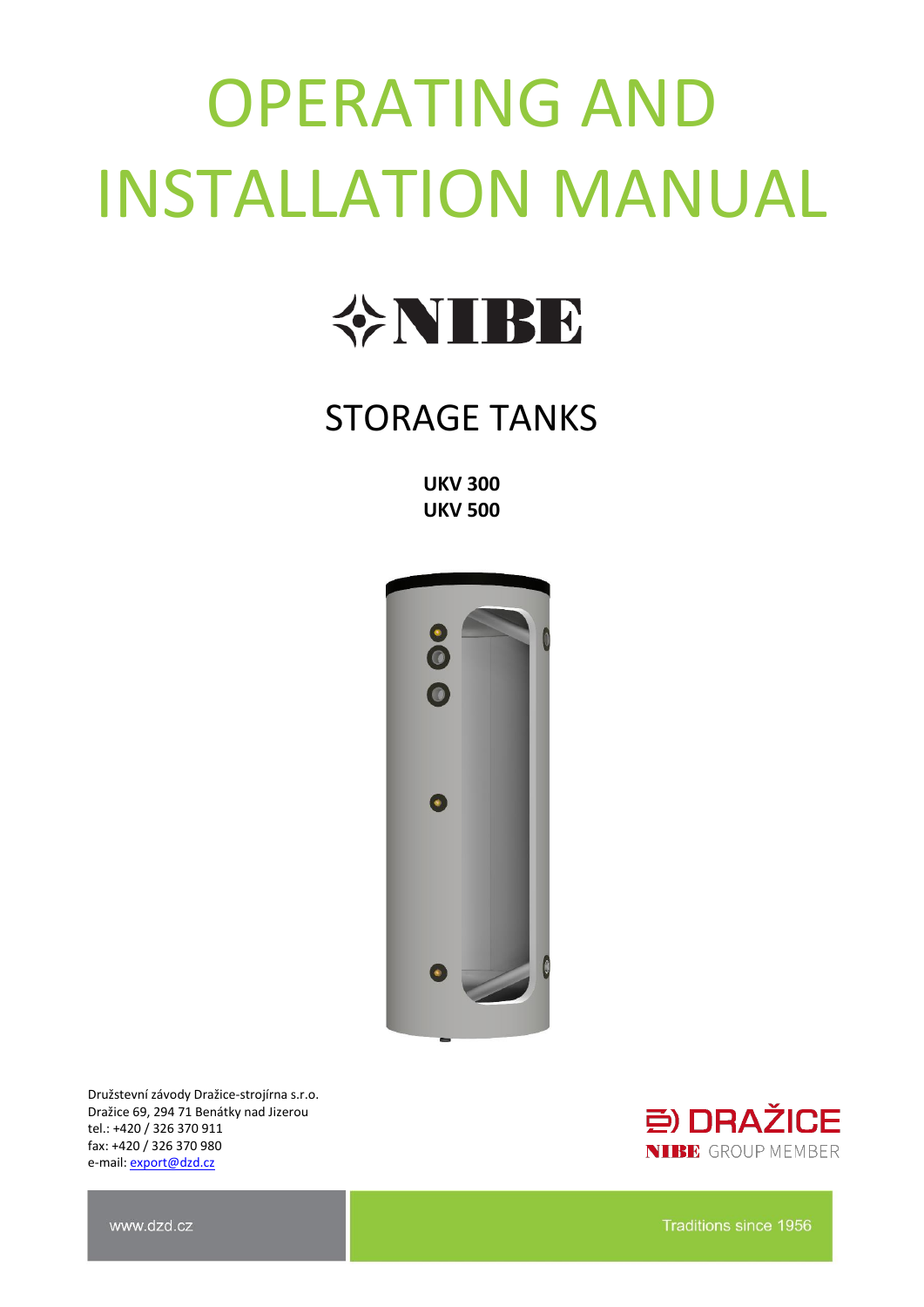# **CONTENTS**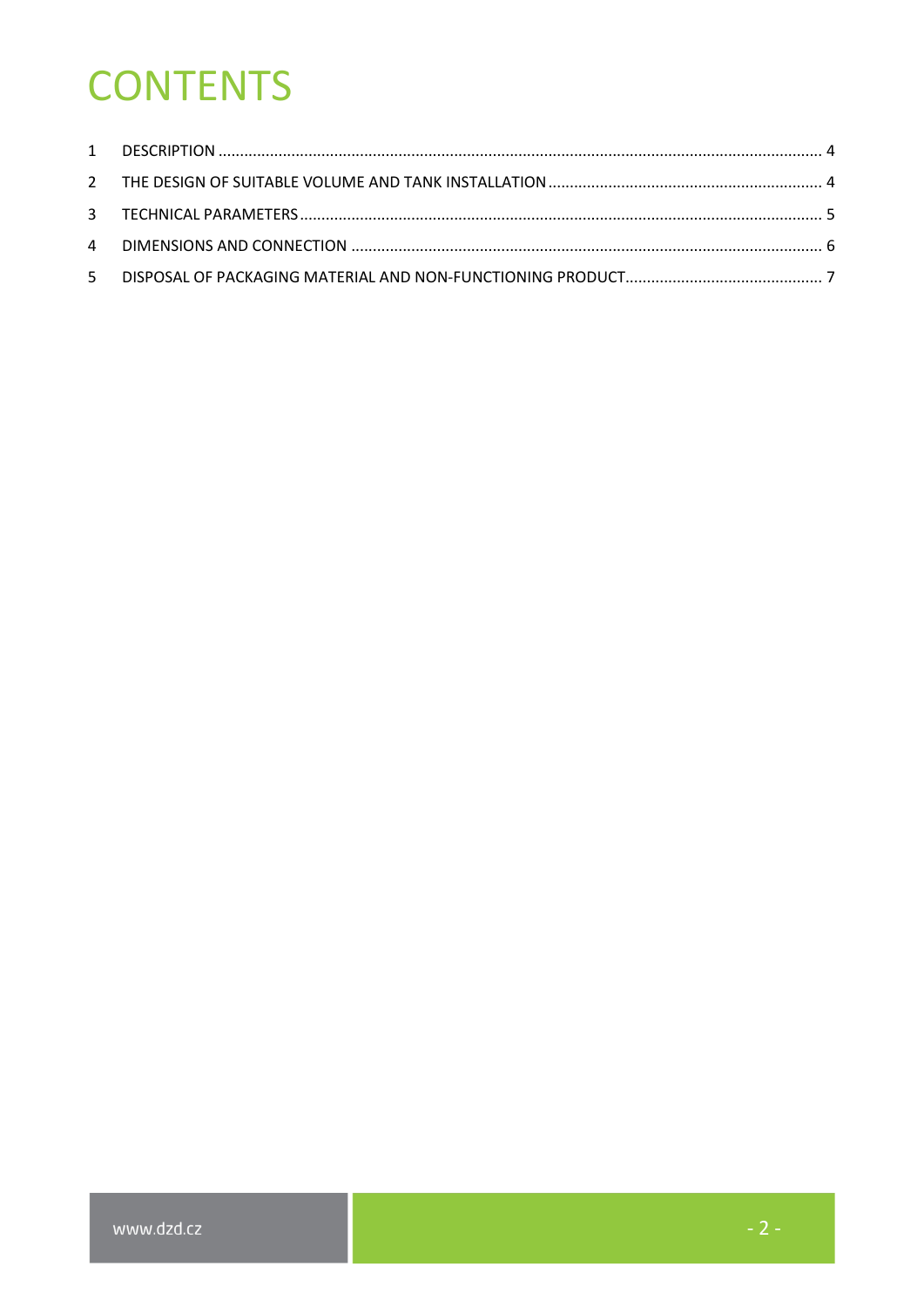#### **CAREFULLY READ THIS MANUAL BEFORE INSTALLING THE TANK!**

Dear Customer,

Družstevní závody Dražice - strojírna s.r.o., would like to thank you for your decision to use a product of our brand.



The product is not intended to be controlled by

- a) people (including children) with reduced physical, sensual or mental capacities, or
- b) people with insufficient knowledge and experiences unless supervised by responsible person, or unless properly instructed by such responsible person.

The manufacturer reserves the right for engineering modification of the product.

It is recommended to use the product in indoor environment with air temperatures from +2 °C to +45 °C and a relative humidity up to 80 %.

Product's reliability and safety is proven by tests implemented by the Engineering Test Institute in Brno.

Made in the Czech Republic.

#### **Meaning of pictograms used in the Manual**



**Important information for heater users.**



**Abiding by the recommendations of the manufacturer serves to ensure trouble-free operation and the long service life of the product.**



**Caution! Important notice to be observed.**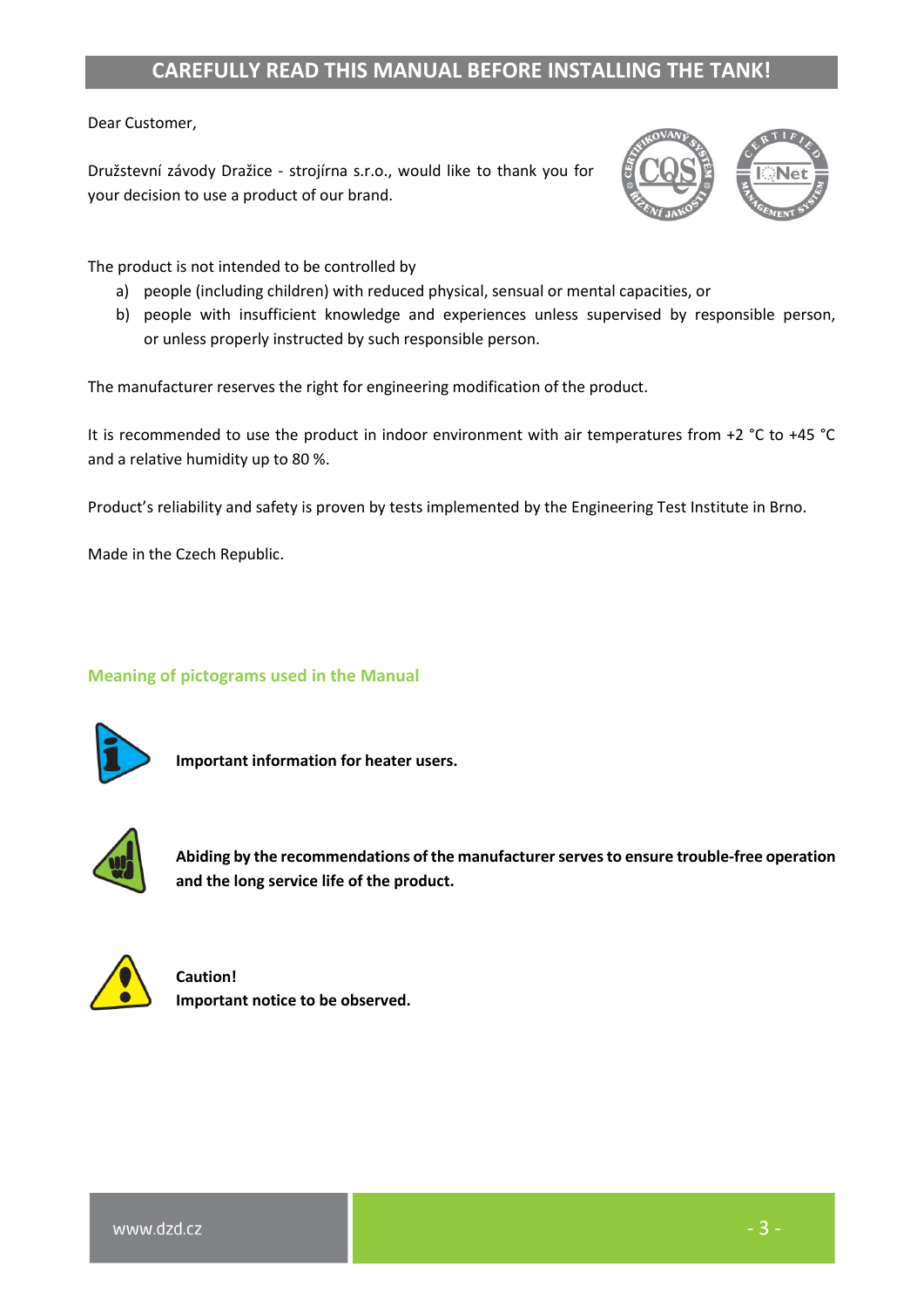### <span id="page-3-0"></span>1 DESCRIPTION

UKV are storage tanks designed to replenish heating water in heating systems with heat pumps, and also for heat pumps with cooling. Using UKV storage tanks ensures that the heat pump operates completely smoothly, eliminating the number of heat pump compressor starts and extending the service life of the heat pump.

The tanks are produced in volumes of 300 and 500 liters. The tanks are made of steel, with the inner surface untreated. The individual versions are also fitted with two G 1½" mm sockets with the option to install a series TJ 6/4" electric heating element. The tanks are insulated with 50 mm-thick polyurethane foam. A plastic casing (hardened polystyrene) is fitted onto the tank.

# <span id="page-3-1"></span>2 THE DESIGN OF SUITABLE VOLUME AND TANK INSTALLATION

An ideal size of the storage tank is designed by a design engineer, or a person sufficiently qualified to design heating systems.

Product assembly must be implemented by an authorized person (confirmed in the warranty certificate).

#### **Installation basics**



The UKV storage tank is designed as a stationary tank to be mounted vertically on a solid floor.

The tanks are not designed for storing domestic hot water.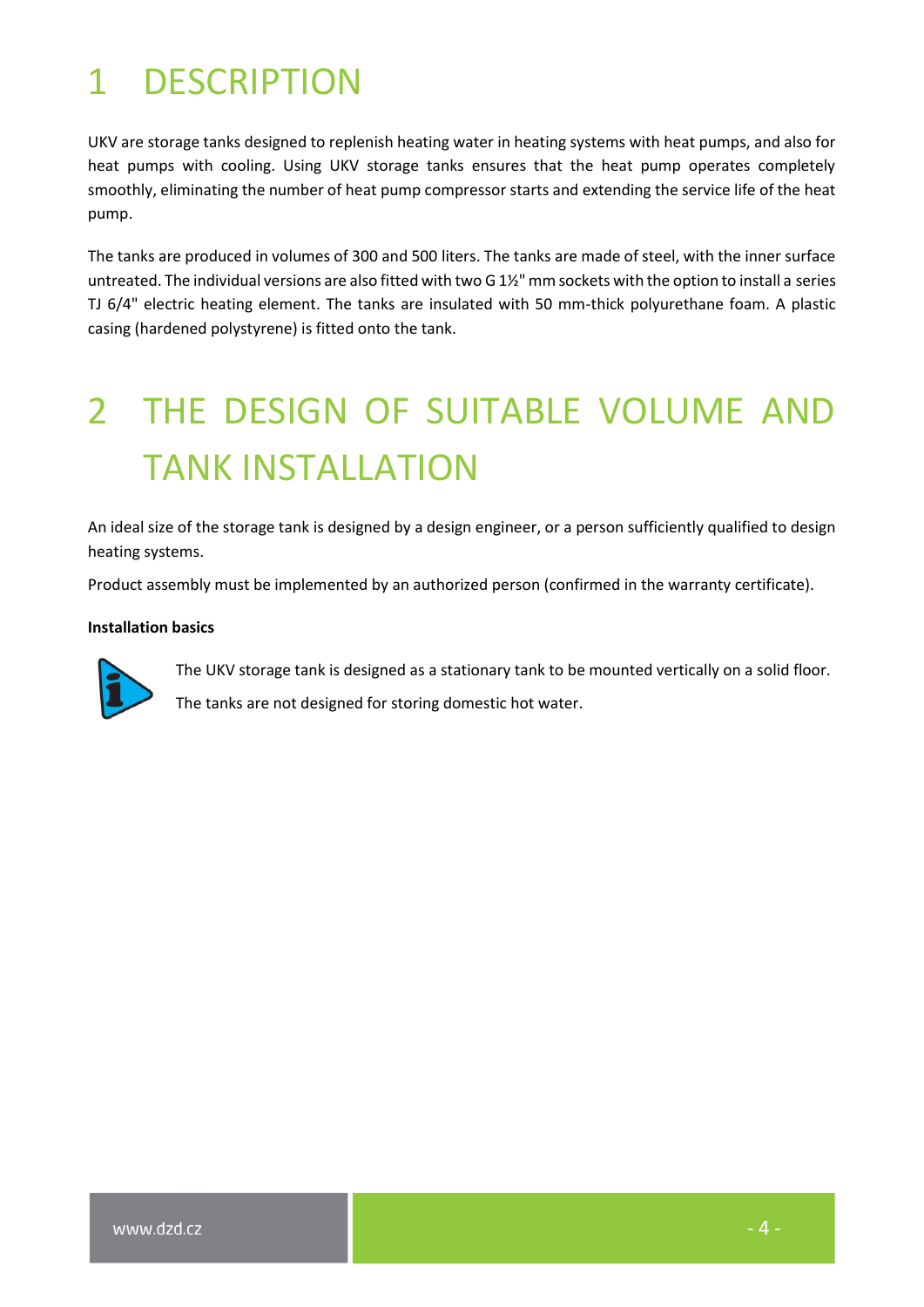## <span id="page-4-0"></span>3 TECHNICAL PARAMETERS

|                                                               |     | <b>UKV 300</b> | <b>UKV 500</b> |
|---------------------------------------------------------------|-----|----------------|----------------|
| <b>STORAGE TANK CAPACITY</b>                                  |     | 316            | 470            |
| <b>OUTSIDE DIAMETER OF THE TANK WITH</b><br><b>INSULATION</b> | mm  | 650            | 700            |
| <b>TANK HEIGHT WITHOUT INSULATION</b>                         | mm  | 1580           | 1937           |
| <b>MAX. PRESSURE IN TANK</b>                                  | bar | 6              | 6              |
| MIN. TEMPERATURE OF WATER IN THE<br><b>TANK</b>               | °C  | 5              | 5              |
| <b>MAX. TEMPERATURE OF WATER IN THE</b><br><b>TANK</b>        | °C  | 80             | 80             |
| <b>ENERGY EFFICIENCY CLASS</b>                                |     |                | C              |
| <b>STANDING LOSS</b>                                          | w   | 79             | 96             |

**Table 1**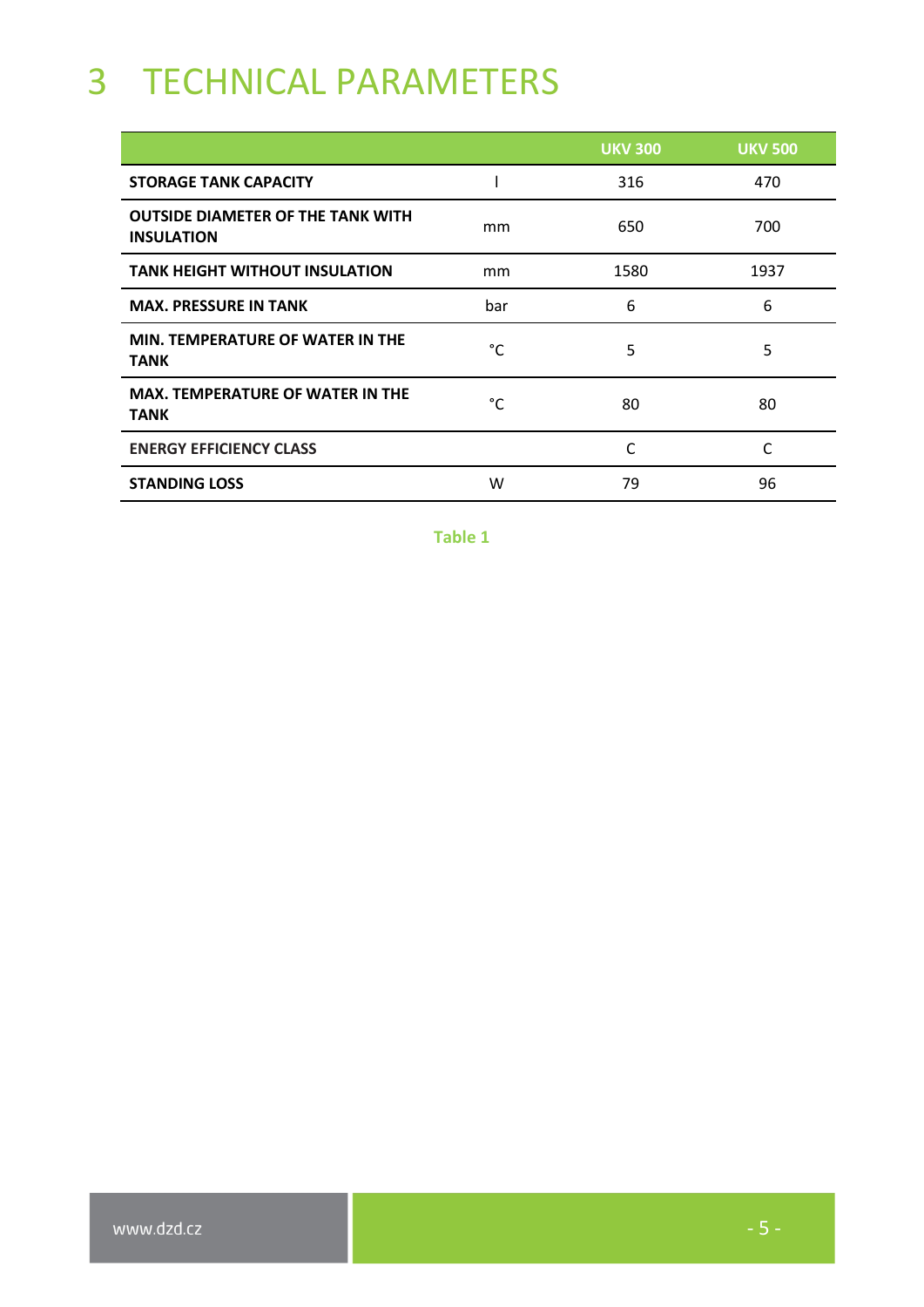# <span id="page-5-0"></span>4 DIMENSIONS AND CONNECTION

#### **UKV 300**





#### **Figure 1**

|     | G 1 1/4" inner |  |  |  |  |
|-----|----------------|--|--|--|--|
| (2) | G 1 1/2" inner |  |  |  |  |
| 3   | $G 1/2"$ inner |  |  |  |  |
|     | G 1" outer     |  |  |  |  |

|     |      |     |     |      |      |     |     |      |      | LΚ   |
|-----|------|-----|-----|------|------|-----|-----|------|------|------|
| 230 | 1300 | 550 | 650 | 1030 | 1180 | 230 | 766 | 1300 | 1580 | 1610 |

**Table 2**